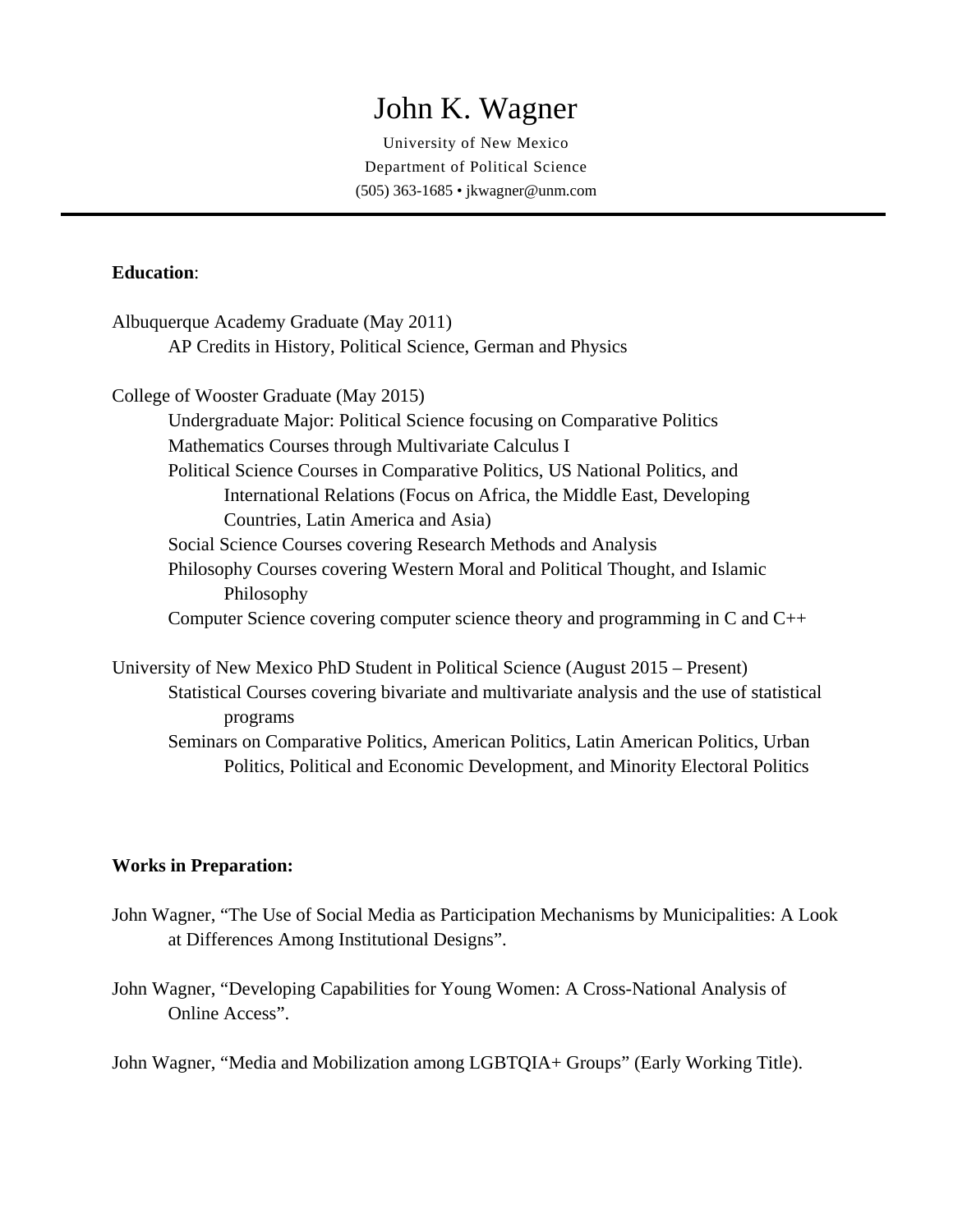# **Teaching:**

Teaching Assistant for POLS 110: The Political World (2015 - 2016)

### **Skills:**

Advanced Statistical and Data Analysis using Stata and Excel

Advanced Word Processing and Publishing using LaTeX and Microsoft Word

Proficient in Programming in C and C++

Native English Speaker

Proficient in Written German

# **Past Work Experience**:

- Library Assistant working at Simms Library, Albuquerque Academy (June July of 2009, 2010, and 2011)
- Internship at Sandia National Laboratories (June-August of 2012) focusing on research into foreign states and national security threats.

Graduate Assistant for Dr. Kendra Koivu (August 2015 – Present)

Graduate Assistant for Dr. William Stanley (August 2016 – Present)

# **Interests/Activities**:

Participated in Albuquerque Academy's Technical Theatre program as the House Manager, Lighting Technician, and Set Technician from 2007 to 2011